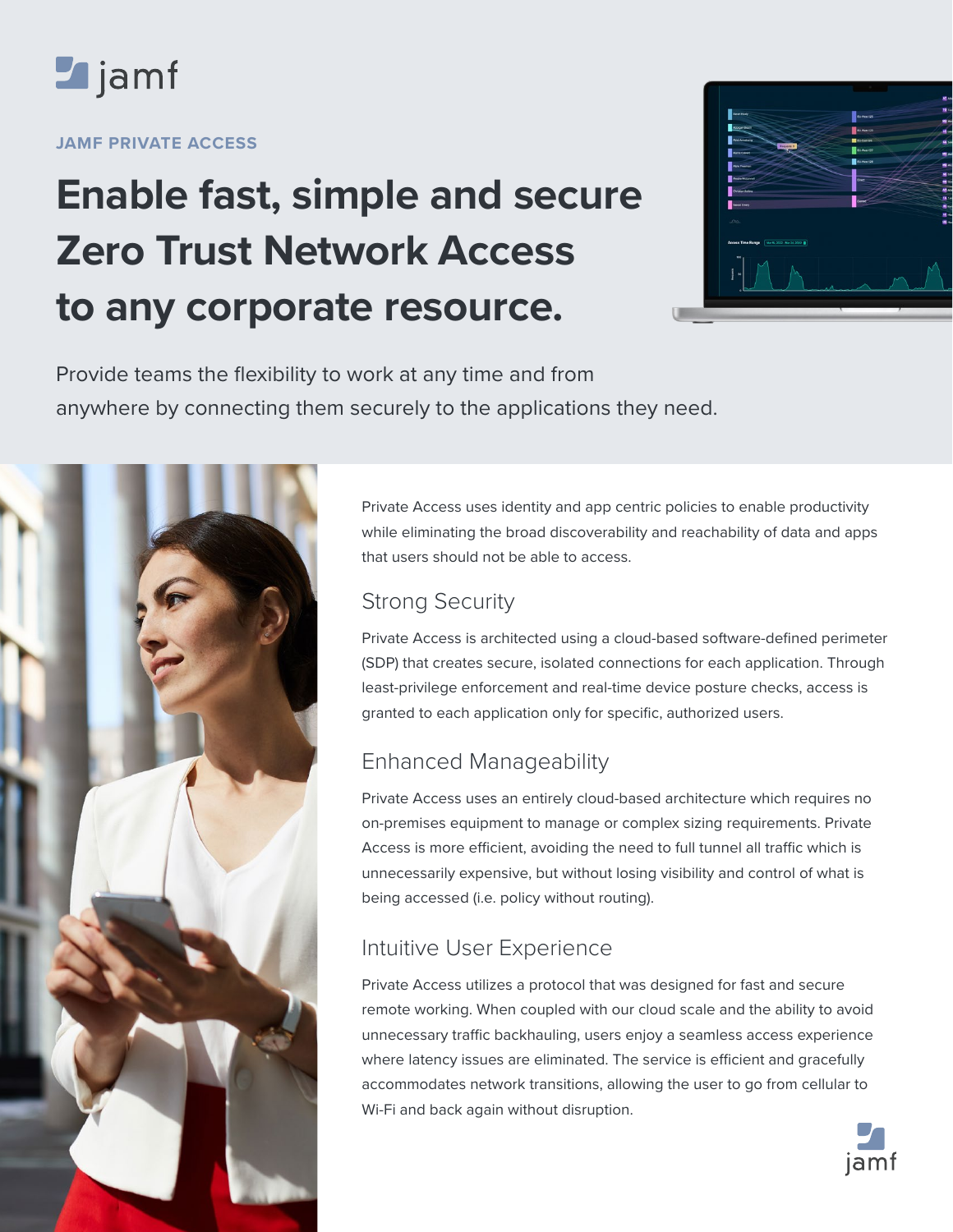## **Architecture**

Built in the cloud Jamf's state of the art architecture can scale to provide access to any application hosted in the public or private cloud, as well as on-premise. The Jamf Solution Guide can be found online and contains details of Jamf's architecture.



#### **Required**

- Any app (supports on-premises, cloud, SaaS)
- Any device (supports all modern operating systems)
- Any identify provider (with Azure AD federation)

#### **Not Required**

- No hardware to deploy
- No device certificates to manage
- No manual traffic routing to configure

#### **Optional**

- Endpoint management to streamline deployment
- Centralized security logging for enhanced visibility and response
- Dedicated egress IP address and server locations